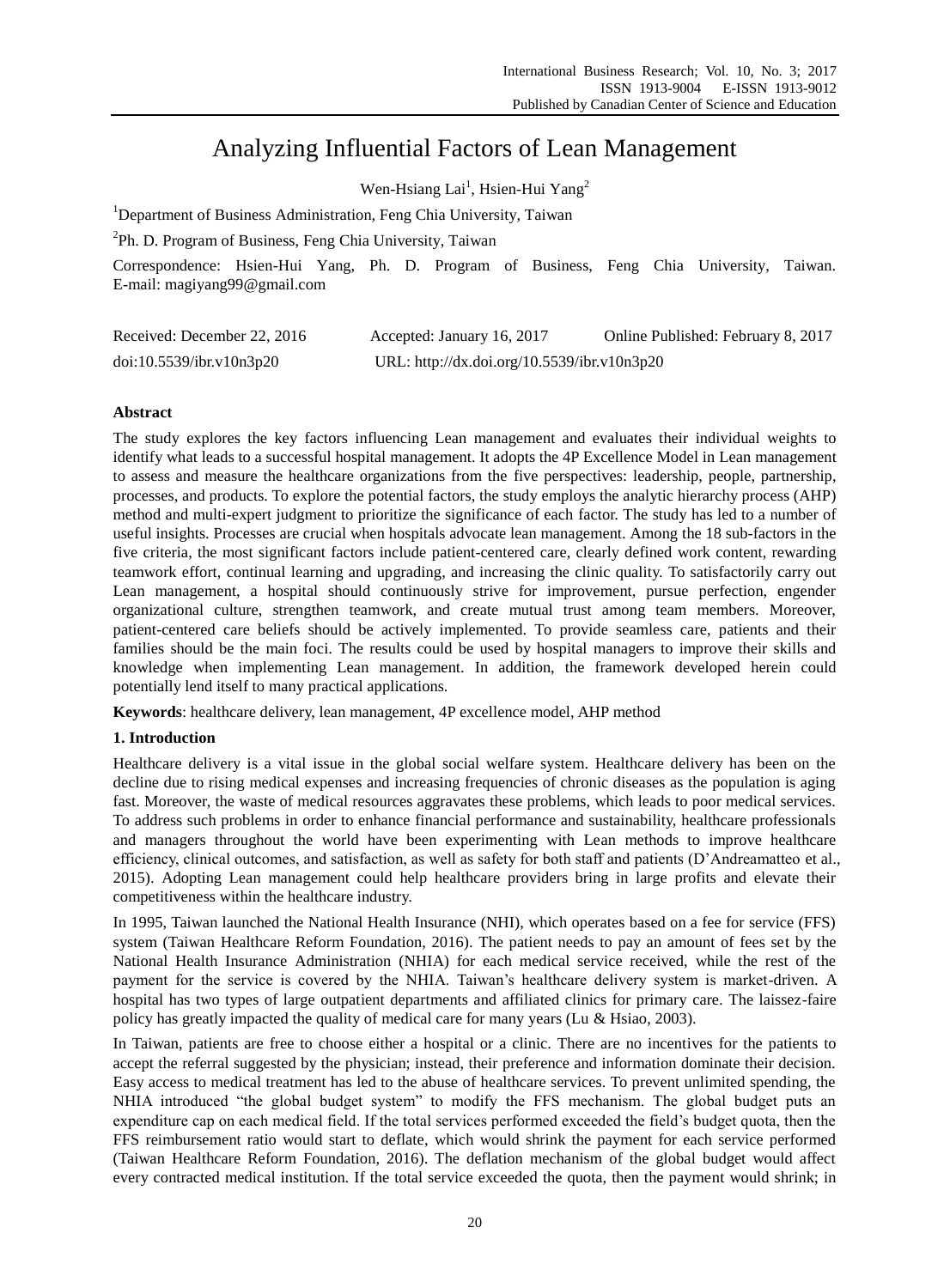some circumstances, the healthcare providers would tend to work extra hours or seek other ways to cover the losses. For cost-effectiveness, the physicians tend to focus more on profit than on patient treatments. Consequently, healthcare institutions and their medical processes have incurred much more waste and ineffectiveness.

The implementation of the National Health Insurance has changed the medical ecology and healthcare practice in Taiwan. Healthcare organizations are undergoing fundamental changes. The rapid pace of change presents tremendous challenges for healthcare managers. These changes include the healthcare systems, science and technology, new incentive structures and technologies, moral attitudes, environmental conditions, and rising costs. To address these challenges, for many years, the healthcare industry has initiated quality improvements, such as Total Quality Management (TQM) and Continuous Quality Improvement (CQI). However, these initiatives lost incentives and acceptance due to their lack of data driven analyses. Moreover, many managers and physicians became disappointed with the prospects of quality improvement (Noori, 2015). Traditional performance measurement systems (PMSs) have failed to measure and integrate the factors that are critical to the success of a business (Su et al., 2014).With the multifunctional market and the challenging environment, new PMSs have been proposed: the Activity-Based Costing System (Koota & Takala, 1998), the Balanced Scorecard (Kaplan & Norton, 2005), the SMART System (Hudson et al., 2001), and the Performance Measurement Questionnaire (Park et al., 1998). Numerous approaches for proposing the criteria for the design of PMSs exist; however, these proposed approaches failed to cope with the complex problems of the healthcare industry. To face the harsh challenges of the competitive market, the healthcare industry needs a comprehensive initiative.

The healthcare industry is a specialized field as it includes complex processes, expertise, delicate instruments, and a fluent workflow process, which are all associated with a successful operation of a hospital. Lean management teaches us to see quality improvement as a means to cost reductions, a better approach than focusing directly and solely on costs. If effectively using Lean principles, a top tier of hospitals will emerge. Therefore, the objectives of this study are to explore the key factors that influence Lean management and evaluate their individual weights to identify what leads to successful hospital management. The aim is to propose a framework of Lean management that can be applied in hospital.

#### *1.1 Theoretical Foundation of Lean Management*

The concept of Lean management originated from the Toyota Motor Corporation. As Womack and Jones (2005) noted, Lean management was initially developed to improve car production; yet, its essence could be applied to any healthcare system, as a great number of studies have documented that Lean is an effective way to improve healthcare organizations (Poksinska, 2010; Aguilar-Escobar et al., 2015). For the past few years, the healthcare industry, with dwindling budgets and a soaring healthcare demand, has been confronted with tremendous pressure. Consequently, embracing "Lean thinking" is inevitable if one would like to achieve "more" with "less" (Poksinska, 2010).

Lean management has been introduced to improve quality in healthcare in recent decades. The fundamental goal of Lean is to determine how to do the right thing, how to eliminate waste, and how to change procedures flexibly enough for effective improvement. Value is the key to the concept of Lean management, and the customers determine the value. A product (or service) is valuable if it meets a customer's needs under a fixed time and price (Womack & Jones, 2005). Modern healthcare organizations are comprised of complex processes, and they are in significant need of improvement in the domains of safe, efficient, timely, and appropriate delivery of care to patients. The goal of Lean management in healthcare is to continuously focus on the large and small changes that must be made in the processes of how clinical care is delivered so that healthcare can be delivered in a way that simultaneously optimizes quality, safety, efficiency, and appropriateness. The principles of Lean management require frequently redesigning medical procedures in order to remove waste and continue to improve the support structure for all of the hospitals' medical services (Papadopoulos et al., 2011).

There has been extensive evidence in the literature that Lean management has been instrumental in increasing the healthcare system's capacity without any extra cost (Johnson & Mastro, 2012; Poksinska, 2010; Graban, 2016). If adopting Lean management can lead to significant outcomes, then managers need to understand it, and identify how to best structure their initiatives to achieve its benefits. Lean management has been implemented in some large-scale hospitals in Taiwan for improving medical quality and services. However, since there are different criteria and lack of evaluative decisions while promoting the Lean management, it becomes more difficult to deploy Lean management in healthcare industry.

Taiwan is facing a formidable challenge in which many historic business models and operating processes will no longer suffice amid rising demand, continued cost pressures, lack of or inadequate care facilities, and rapidly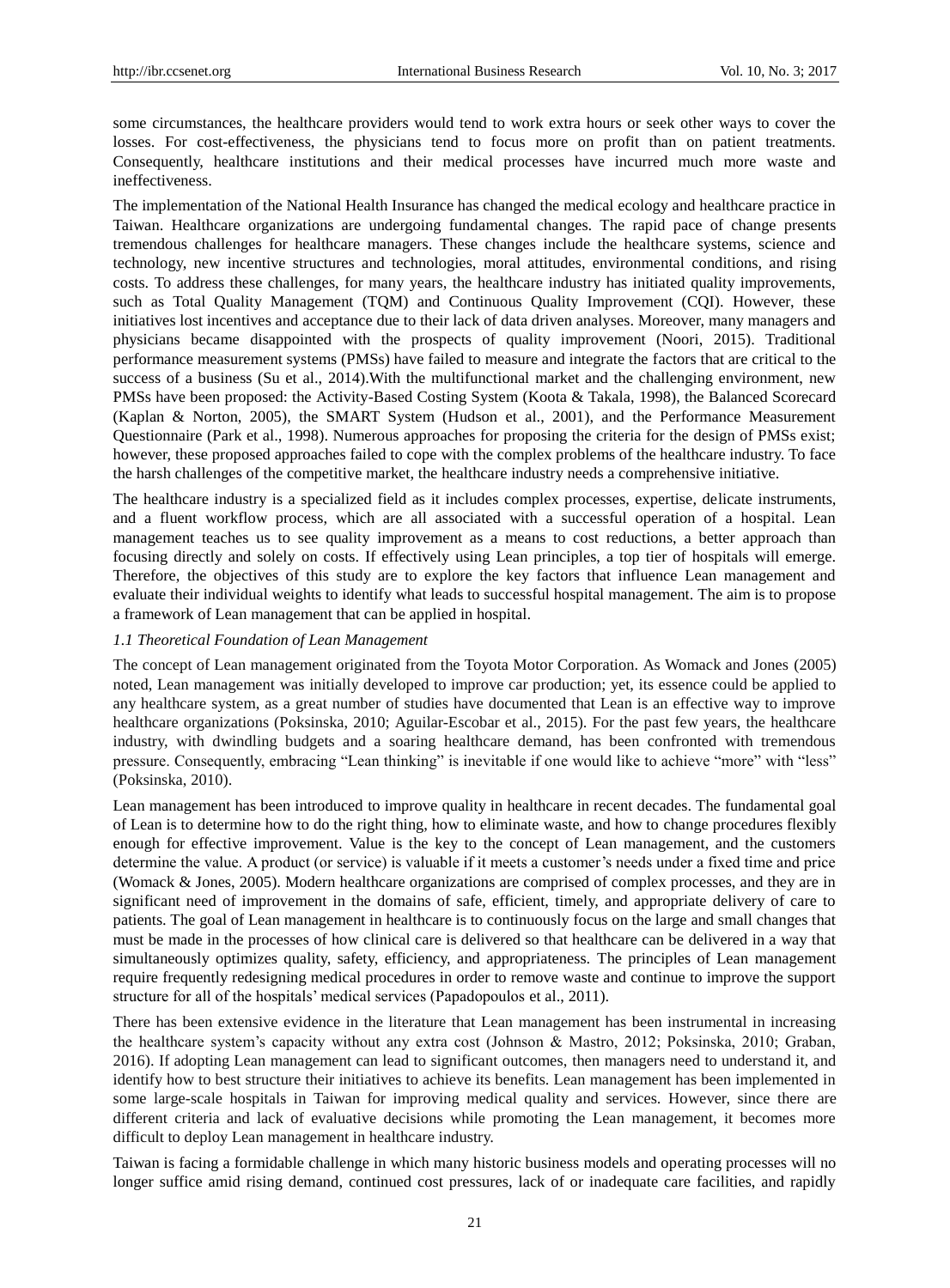evolving market conditions. There is agreement that healthcare reform is essential to reach both low cost and high quality; Lean is a method to help medical institutions realize their goals of upgrading the healthcare quality. There are many hospitals using Lean methods to elevate and enhance their healthcare qualities.

# *1.2 The Application of Goal Theory*

In this study, goal theory is used to make up the lack of theoretical foundation of Lean practices. Goal theory has existed for many years. It has been extensively studied in academia and has become a large part of practitioners' efforts to improve organizational performance (Langabeer et al., 2009). The healthcare industry has focused on improved qualities (e.g., TQM, CQI), which are not widespread and have failed to meet managers' and physicians' expectations due to the lack of data-driven analyses (Linderman et al., 2003). Goal theory emphasizes the cognitive process and intentional behavior, and it offers a theoretical basis to help understand the relationship between goal setting and goal attainment (Locke, 1970).

The importance of setting goals is determined by task performance in today's competitive business environment. Goals encourage innovation by developing improved strategies to finish a task, which motivates employees and organizations to pay attention to relevant problems for enhancing performance. According to goal theory, hospital's managers set goals for eliminating waste and improving medical service, and then, they check and modify the defective procedures in goal setting and goal attainment (Parast, 2010).

#### *1.3 The Criteria for Lean Management*

Many hospitals have been promoting the Lean management for improving qualities and reducing costs. However, since different criteria exist and evaluative decisions are scarce while promoting the Lean management, it has become more difficult to deploy Lean management in healthcare industry. Dahlgaard-Park and Dahlgaard (2010) proposed a model, the "4P" Excellence Model, which has proven to be a good framework for assessing, measuring, diagnosing and improving innovation enablers and results, when companies are planning to attain Lean. The model's 5 components are Leadership, People, Partnership, Processes and Products, as show in Figure 1. This study adopts the 4P Excellence Model to assess and measure the healthcare organizations to cover this gap.



Figure 1. The "4P" Excellence Model

Figure 1 indicates that the model starts with Leadership at the bottom, which requires building a culture with norms and values that supports innovation and new product development. It resulted from intentional long-term activities as well as careful thinking, reflection, planning, and measurements (Dahlgaard-Park & Dahlgaard, 2010; Marx, 2015). The next step up is People, which is to educate and train people with the right values and competencies. The leaders and their people will together integrate creativity and motivate as well as manage knowledge and learning (Dahlgaard-Park & Dahlgaard, 2010; Graban, 2016). Partnership requires establishing and developing teams that are able to practice the right and needed values and competencies. A partnership is formed in all people relationships, including within the team, between team members, between teams, and with other people or groups outside of the team (Xyrichis & Ream, 2008; Dahlgaard-Park & Dahlgaard 2010). Processes means that leaders, individuals and teams gradually try to practice the needed values and competencies based on the principle of continuous improvement and the organization's mission, vision, goals, and strategy (Dahlgaard-Park & Dahlgaard 2010; Khalifa, 2012). Products on top of the hierarchy refer to melting quality into tangible and intangible products (or services) through a ceaseless focus on customers' needs and market potential. It also requires practicing the principles of constant improvement in parallel with innovativeness in product development (Dahlgaard-Park & Dahlgaard 2010).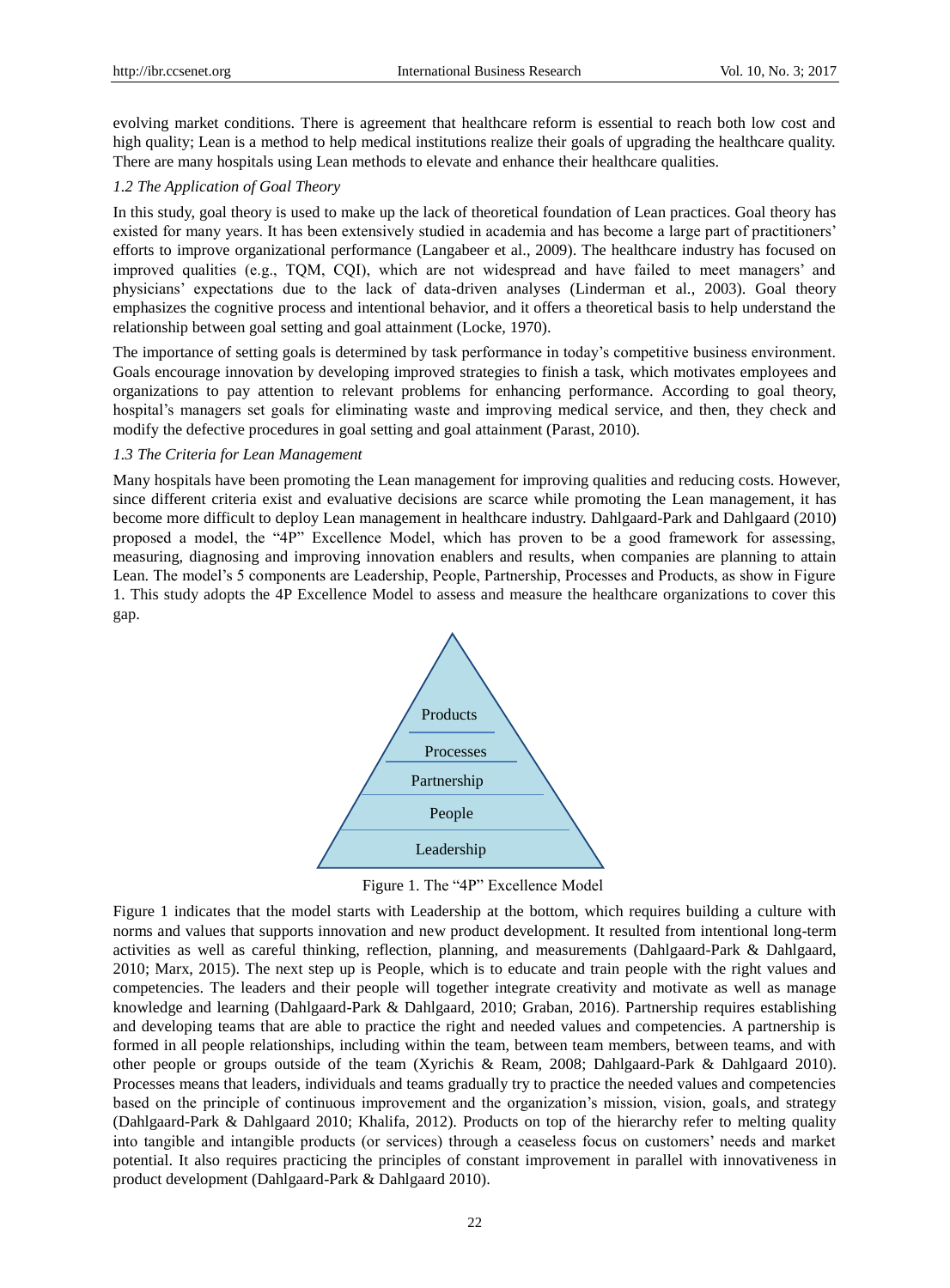# **2. Method**

The aim of this study is explore the key factors that influence Lean management and propose a framework that can be applied in a hospital management. There are some steps to follow in carrying out this study. First, established were a hierarchical structure and the influencing factors, based on a thorough literature review and an initial interview to select the criteria to formulate a questionnaire. Next, formulated was the questionnaire by screening the factors through the Fuzzy Delphi Method (FDM). Finally, the Analytic Hierarchy Process (AHP) method was adopted to calculate the weight of the influence factors and test the consistency.

# *2.1 Fuzzy Delphi Method*

The FDM was derived from the traditional Delphi technique and fuzzy set theory (Ishikawa et al., 1993). One of the most important problems is to solve the fuzziness of the expert consensus within the group's decision-making. This method solved not only the shortcomings of the conventional Delphi method but also the effects of the Delphi method that are easily affected by extreme opinions. The functions are calculated using triangular fuzzy numbers with maxima and minima as the two extreme values, which indicate the tolerance range of the selected factors. The geometric mean represents all of the trigonometric functions of the evaluation consensus reached by the expert groups (Hsu et al., 2010). The last objective of the study is to select the appropriate threshold value  $\alpha$ as the standard filter selection factor.

# *2.2 Analytic Hierarchy Process*

AHP is considered to be a decision method that decomposes a complex multi-criteria decision problem into a hierarchy using experts as the objects of a questionnaire (Saaty, 1980). Through a set of pairwise comparisons at each level of the hierarchy, a matrix can be developed in which the entities indicate the strength with which one element dominates another with respect to a given criterion. AHP is a principle of measurement through pair-wise comparisons and relies on the judgment of experts to derive the priority scales. These scales measure the intangibles in relative terms. The comparisons are made using a scale of absolute judgment that represents how much more one element dominates another with respect to a given attribute (Vinodh et al., 2012). AHP judges and selects the elements/concepts that have a greater influence on the predetermined objective.

# *2.3 Evaluating Model Applications*

In evaluating model applications, four steps are taken: Proposing important criteria, Screen important criteria using Fuzzy Delphi Method, Establishing a hierarchical framework, and Calculating the weights of the evaluation criteria.

1) Proposing important criteria: The influencing factors for Lean management based on reviewing relevant literature selection approach are proposed. Definitions of the evaluating criteria of the Lean management selection are presented in Table 1 and Table 2.

| Criteria         | <b>Operating definition</b>                                                                                                                                                                                                                                                                 |
|------------------|---------------------------------------------------------------------------------------------------------------------------------------------------------------------------------------------------------------------------------------------------------------------------------------------|
| Leadership       | This is the capacity to influence others through a dynamic, reciprocal covenant aimed toward<br>identifying and accomplishing collective purposes, which a process that uses communications<br>to motivate members and to promote teamwork (Crema & Verbano, 2013; Marx, 2015).             |
| <b>People</b>    | This emphasizes a clear list of work types, offering continual training and counseling to<br>personnel to motivate their innovation and involving personnel in decision making, with the<br>hope of enhancing work devotion (Graban, 2016).                                                 |
| Partnership      | This is about stabilizing mutual trust among different departments, which is used to enable<br>the sharing of information, the accomplishment of objectives, and the establishment of<br>long-term cooperation with suppliers (Xyrichis & Ream, 2008).                                      |
| <b>Processes</b> | This is to examine the equipment and tools of the hospital by using a visible management<br>approach, the aim of which is to establish a standardized working process for continuous<br>improvement and learning, with the hope of avoiding unseen problems (Sayer & Williams,<br>$2012$ ). |
| <b>Products</b>  | This effectively helps reduce medical errors, infections, and mortality, as well as any<br>occurrence of hostile events. It aims to provide a seamless patient care environment in order<br>to meet patients' satisfaction (Gulliford et al., 2006).                                        |

Table 1. Operational definition of criteria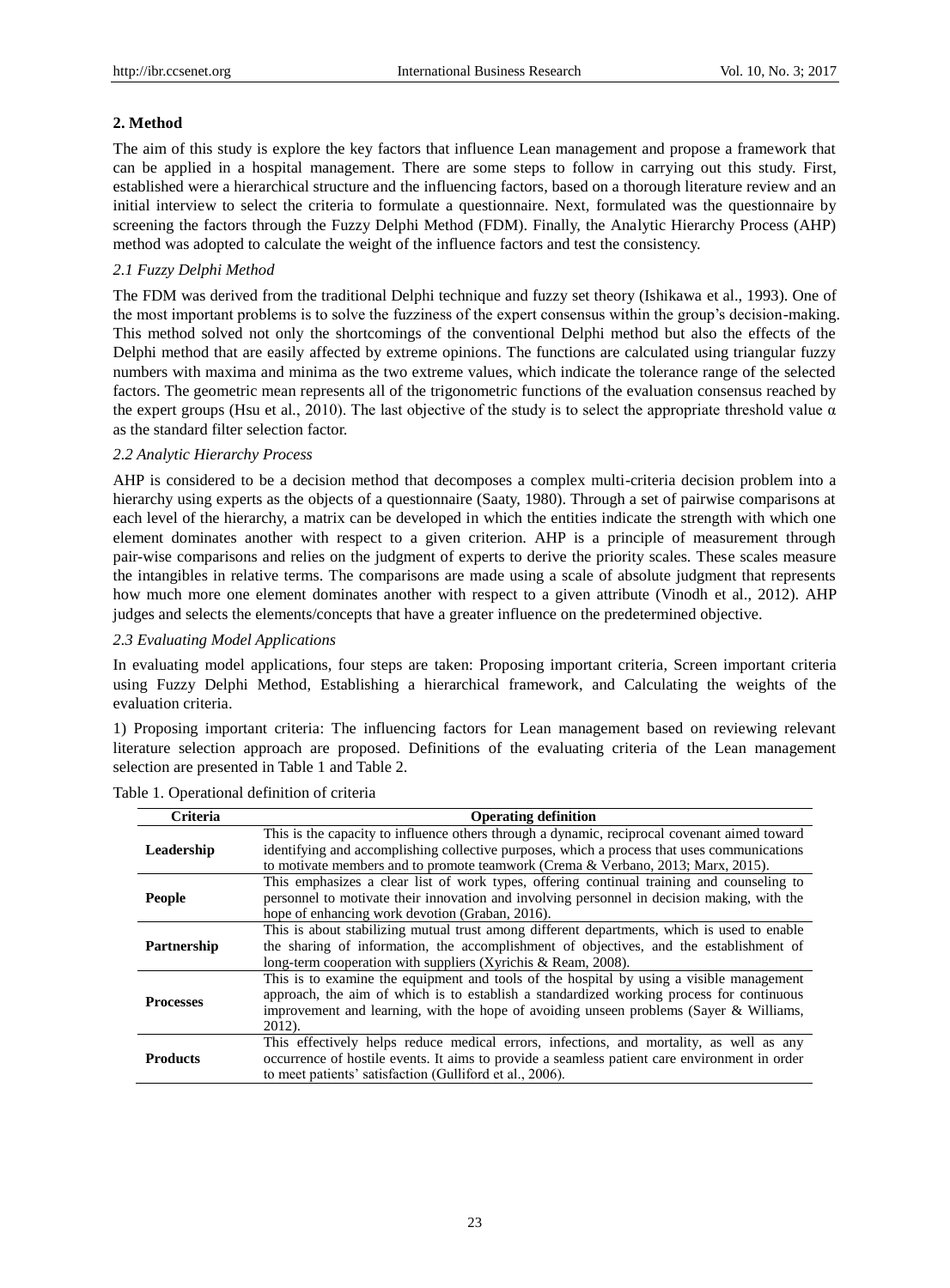| Criteria        | Sub-Criteria<br>Mission and Vision                 | <b>Operating definition</b><br>It states the value and existence of organizations. It also motivates,<br>adjusts and guides the company employees' actions, values, and<br>behaviors (Hill & Jones, 2012).                                                                                                                                        |
|-----------------|----------------------------------------------------|---------------------------------------------------------------------------------------------------------------------------------------------------------------------------------------------------------------------------------------------------------------------------------------------------------------------------------------------------|
| Leadership      | Integrated<br>Planning<br>for<br><b>Strategies</b> | This works through analyzing both the external and internal<br>environments in order to effectively allocate the organization's internal<br>resources for developing strategies and responding to the changes in<br>the external environment (Hill & Jones, 2012; Dombrowski et<br>$al.2013$ ).                                                   |
|                 | Patient-centered Care                              | This is to consider patients' wishes and beliefs and to integrate<br>different professions and services based on the patients' state of health<br>for providing a coordinated and integrated care (Frampton et al.,<br>2008; Cliff, 2012).                                                                                                        |
|                 | Executive<br>Sponsorship<br>and<br>Leadership      | This is a direct involvement by the leaders who take employees'<br>feelings and needs into consideration to provide timely assistance and<br>feedback (Mostafa et al., 2013).                                                                                                                                                                     |
|                 | Learning<br>Motivating<br>and<br>Innovation        | This is to motivate employees to learn and to generate new ways of<br>thinking and practice in order to apply the learned knowledge and<br>skills into work to increase organization's effectiveness, efficiency and<br>productivity (Lyle, 2012).                                                                                                |
|                 | Continual<br>Training<br>and<br>Counseling         | This is to improve employees' working abilities through the guidance<br>of the organization. The learning objectives include knowledge, skills,<br>abilities and attitudes (Winston et al., 2006).                                                                                                                                                |
| People          | Clearly Defined Work Content                       | This is to precisely designate responsibilities, tasks and conditions and<br>clearly helps technical professionals to concentrate on their<br>professional contents so that employees can demonstrate their<br>specialties (Graban, 2016).                                                                                                        |
|                 | <b>Channels</b> for Advice                         | It is a constructive channel of commutation in which employees of the<br>organization offer constructive suggestions for improving the current<br>situation of the organization (Lyle, 2012).                                                                                                                                                     |
|                 | <b>Cross-functional Team</b>                       | It is organized by the employees from the different departments of the<br>organization to complete the same tasks. As employees' skills<br>complement one another, they are more likely to finish the same tasks<br>effectively (Xyrichis & Ream, 2008).                                                                                          |
| Partnership     | Rewarding Teamwork Effort                          | This is to achieve the pre-set goals through joint efforts by valuing the<br>communication, the participation, the mutual trust and the cooperation<br>among the employees (Adjekukor et al., 2015).                                                                                                                                              |
|                 | Treating Partners Fairly and<br>Equally            | This is to consider the business partners and suppliers who have a<br>long-term relationship with the organization and to help them improve<br>their competences (Jylh ä& Junnila, 2014; Graban, 2016).                                                                                                                                           |
|                 | <b>Standardized Work</b>                           | This is to define the standards of consistent and predictable works. The<br>main purpose is to improve products, processes and relevance of<br>services in order to achieve the intended purposes (Sayer & Williams,<br>2012).                                                                                                                    |
|                 | Error Proofing                                     | This is the creation of devices or methods that either prevent defects or                                                                                                                                                                                                                                                                         |
| <b>Process</b>  | Visual Management                                  | automatically inspect the outcome of a process (Graban, 2016).<br>This refers to the way of management that helps employees rapidly<br>identify problems in the production system, regardless of how<br>unfamiliar they are with the processes (Tezel et al., 2013).                                                                              |
|                 | Continual<br>Learning<br>and<br>Upgrading          | This means that employees in the organization need to get involved<br>and be responsible. In addition, this is to improve the working<br>situation or process, and employees need to engage in continuous<br>learning, self-improvement and innovation, as well as knowing how to<br>use the appropriate method to solve problems (Graban, 2016). |
|                 | Customer<br>Improving<br>Satisfaction              | This is the direct appraisal from the customers, concerning the<br>products and services offered by employees (Verena, 2011).                                                                                                                                                                                                                     |
| <b>Products</b> | Offering Continuity of<br>Care                     | This means that the patient and his/her physician-led care team are<br>cooperatively involved in ongoing healthcare toward the shared goal<br>of high quality and cost-effective medical care (Gulliford et al., 2006).                                                                                                                           |
|                 | Increasing the Clinic<br>Quality                   | This is to accurately assess the needs of the patients and understand the<br>patient's conditions entirely. This also effectively helps reduce<br>medical errors, infections, mortality as well as any occurrence of<br>hostile events (Graban, 2016).                                                                                            |

# Table 2. Operational definition of sub-criteria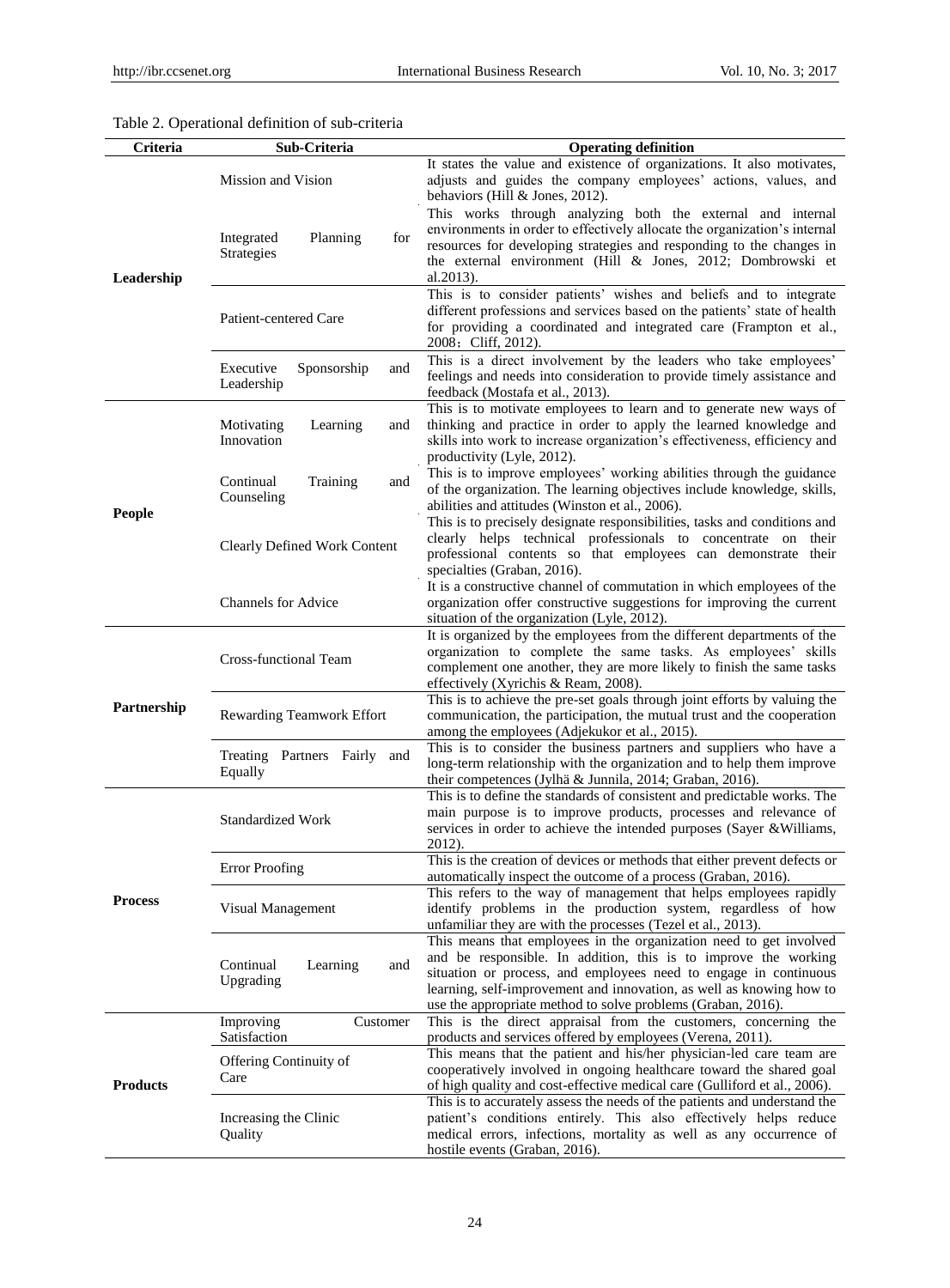2) Screen important criteria using Fuzzy Delphi Method: First, five main criteria and 31 sub-criteria were selected as the key evaluation items of Lean management in a hospital. Then, 10 experts from a medical center in central Taiwan were interviewed between June 2016 and July 2016. The interviewees, who were senior hospital managers, had served for more than a decade at the center and had participated in important decision-making, as presented in Table 3. Experts complete the questionnaires to rank the importance of the factors on a  $1 \sim 10$  point scale, with 10 as the most important factor. Then, the evaluation score of each alternative factor's significance given by each expert was found using linguistic variables in questionnaires. Finally, the experts' opinions found in the FDM questionnaires were converted to triangular fuzzy numbers, and the de-fuzzified values were determined after performing the calculation (Kuo & Chen, 2008). This stage adopted elements with a threshold above 7, and the key evaluation items with a threshold below 7 were deleted (Hsu et al*.*, 2010). The important evaluation items found after screening are listed in Table 4.

|  | Table 3. Subject Characteristics |
|--|----------------------------------|
|  |                                  |

| <b>Item</b>        | <b>Characteristics (Number)</b>                   |                |         |            |          |  |  |
|--------------------|---------------------------------------------------|----------------|---------|------------|----------|--|--|
| Gender             | Male $(5)$ / Female $(5)$                         |                |         |            |          |  |  |
| Education          | Doctorate $(6)$ / Master $(4)$                    |                |         |            |          |  |  |
| Position           | Director $(6)$ / Manager $(3)$ / Researcher $(1)$ |                |         |            |          |  |  |
| Year of experience | $10~20(8)$ / Above 20(2)                          |                |         |            |          |  |  |
|                    | Table 4. Evaluation criteria after FDM screening  |                |         |            |          |  |  |
| Criteria           | Sub-Criteria                                      | Min            | Average | <b>Max</b> | De-fuzzy |  |  |
|                    | 1-1 Mission and Vision                            |                | 9       | 10         | 8.93     |  |  |
| Leadership         | 1-2 Integrated Planning for Strategies            |                | 9.4     | 10         | 9.34     |  |  |
|                    | 1-5 Patient-centered Care                         | 9              | 9.9     | 10         | 9.9      |  |  |
|                    | 1-6 Executive Sponsorship and Leadership          | 9              | 9.79    | 10         | 9.8      |  |  |
|                    | 2-1 Motivating Learning and Innovation            | 7              | 8.7     | 10         | 8.63     |  |  |
| People             | 2-2 Continual Training and Counseling             |                | 8.9     | 10         | 8.84     |  |  |
|                    | 2-5 Clearly Defined Work Content                  |                | 8.8     | 10         | 8.72     |  |  |
|                    | 2-6 Channels for Advice                           | 5              | 8.8     | 10         | 8.61     |  |  |
|                    | 3-1 Cross-functional Team                         | $\overline{7}$ | 9       | 10         | 8.91     |  |  |
| Partnership        | 3-2 Rewarding Teamwork Effort                     |                | 9.3     | 10         | 9.21     |  |  |
|                    | 3-3 Treating Partners Fairly and Equally          | 5              | 7.4     | 10         | 7.24     |  |  |
|                    | 4-1 Standardized Work                             | $\overline{7}$ | 9.7     | 10         | 9.65     |  |  |
|                    | 4-2 Error Proofing                                |                | 9.5     | 10         | 9.45     |  |  |
| Processes          | 4-5 Visual Management                             |                | 8.9     | 10         | 8.82     |  |  |
|                    | 4-6 Continual Learning and Upgrading              |                | 9.7     | 10         | 9.65     |  |  |
|                    | 5-1 Improving Customer Satisfaction               | $\overline{7}$ | 9.4     | 10         | 9.34     |  |  |
| Products           | 5-2 Offering Continuity of Care                   |                | 8.7     | 10         | 8.51     |  |  |
|                    | 5-4 Increasing the Clinical Quality               | 8              | 9.6     | 10         | 9.58     |  |  |



Figure 2. Hierarchical Framework of Lean Management in Hospital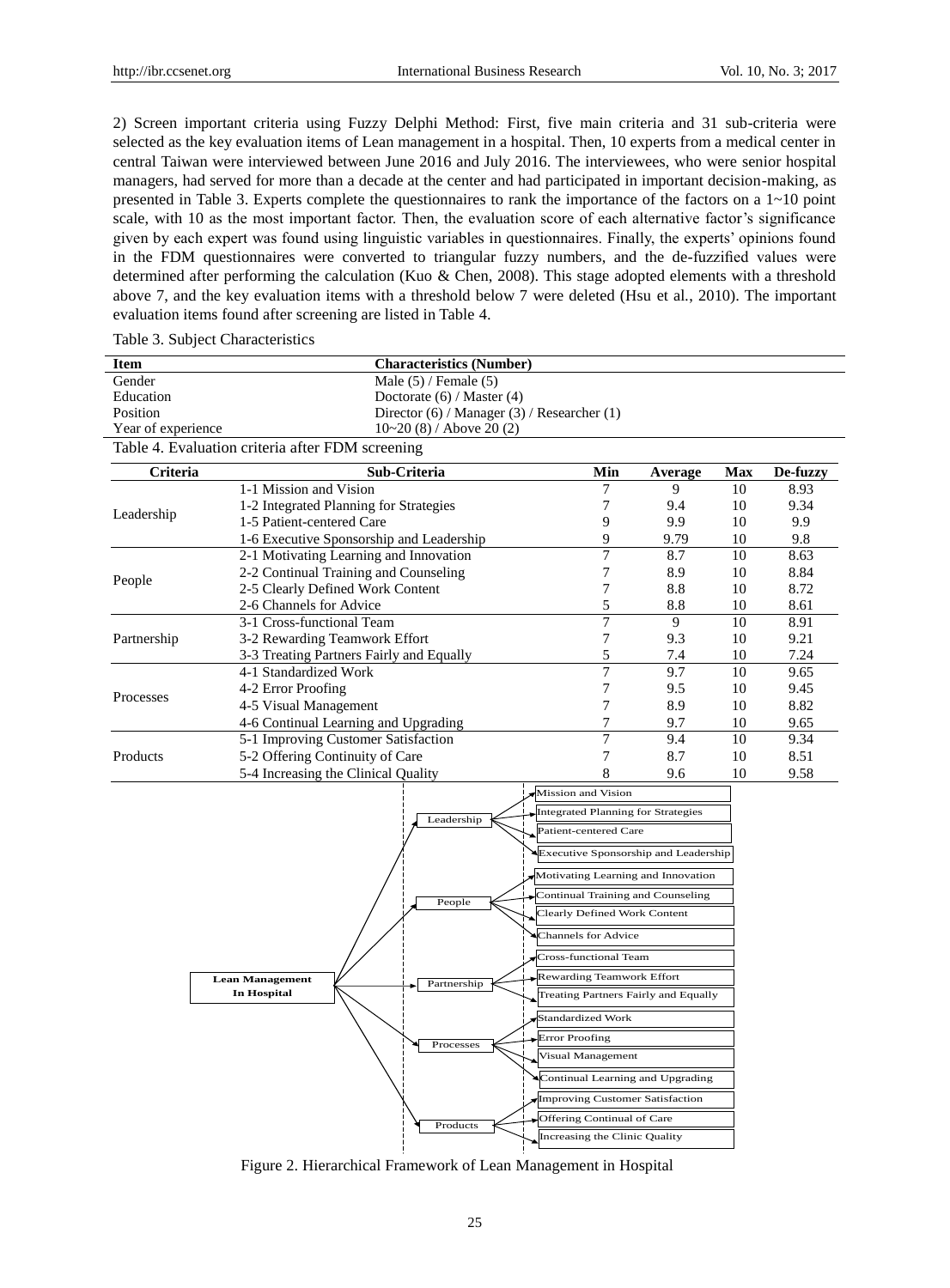3) Establishing a hierarchical framework: Based on the FDM, a general consensus among experts was reached to establish a hierarchical structure. The Lean management in a hospital can be evaluated based on five evaluation criteria and 18 evaluation sub-criteria (Figure 2). In the second interview, 23 questionnaires were administered to 23 medical specialists from two medical centers in central Taiwan. The subjects had more than 10 years of working experience in medical fields, as presented in Table 5.

|  | Table 5. Subject Characteristics |  |  |
|--|----------------------------------|--|--|
|--|----------------------------------|--|--|

| <b>Item</b>        | <b>Characteristics</b> (Number)                                                   |
|--------------------|-----------------------------------------------------------------------------------|
| Gender             | Male $(11)$ / Female $(12)$                                                       |
| Education          | Doctorate $(6)$ / Master $(10)$ / Bachelor $(7)$                                  |
| <b>Position</b>    | Director $(5)$ / Nurse $(8)$ / Physician $(5)$ / Manager $(1)$ / Researcher $(4)$ |
| Year of Experience | $10-20(15)$ / Above 20(8)                                                         |

4) Calculating the weights of the evaluation criteria: In this step, a pairwise comparison matrix was first constructed through pairwise comparisons of each decision factor, using subjective judgments to determine the importance of one factor relative to another. The scale used in AHP for preparing the pairwise comparison matrix was a discrete scale from 1 to 9, as presented in Table 6. In accordance with typical AHP design, the questionnaire analysis was performed using Expert Choice 2000 and Excel.

| Numerical<br>Rating | Definition                  | Explanation                                                                      |
|---------------------|-----------------------------|----------------------------------------------------------------------------------|
|                     | Equal importance            | Two factors equally contribute to the objective.                                 |
|                     | Moderate importance         | Experience and judgment slightly favor one over the other.                       |
|                     | <b>Essential importance</b> | Experience and judgment strongly favor one over the other.                       |
|                     | Very Strong Importance      | Experience and judgment very strongly favor one over the other.                  |
| Q                   | Absolute Importance         | The evidence favoring one over the other is of the highest possible<br>validity. |
| 2,4,6,8             | Intermediate values         | When compromise is needed.                                                       |

## **3. Results**

Table 7 displays the results of the study. The results of this AHP calculation (CR=  $0.01 < 0.10$ ) meet both the desired consistency index (CI) and consistency ratio (CR) values in the hierarchy comparison analysis, both of which should be less than or equal to 0.1, and conform to the acceptable deviation scope as suggested by Saaty (1980).

#### *3.1 The Ranking of the Main-criteria*

Among the five factors, the most salient one that influences the implementation of a Lean management in a hospital is Processes, with a value of 0.304, which is followed by Products (*w*=0.224), Leadership (*w*=0.187), Partnership ( $w=0.165$ ), and People ( $w=0.12$ ) respectively. It indicates that hospital employees need to prioritize improve key processes and tasks for the sake of improving patient safety, preventing time delays, making work easier for employees, and reducing costs.

| Criteria         | Weight $(w)$                          | Rank | Sub-Criteria                                | Weight $(w)$ | Rank |
|------------------|---------------------------------------|------|---------------------------------------------|--------------|------|
|                  |                                       |      | Mission and Vision                          | 0.098        | 4    |
|                  | 0.187                                 | 3    | Integrated Planning for Strategies          | 0.2          | 3    |
| Leadership       |                                       |      | Patient-centered Care                       | 0.411        |      |
|                  |                                       |      | Executive Sponsorship and Leadership        | 0.291        | 2    |
|                  |                                       |      | Motivating Learning and Innovation          | 0.118        | 4    |
|                  |                                       | 5    | Continual Training and Counseling           | 0.184        | 3    |
| People           | 0.12                                  |      | Clearly Defined Work Content                | 0.388        |      |
|                  |                                       |      | Channels for Advice                         | 0.31         | 2    |
|                  |                                       |      | Cross-functional Team                       | 0.207        | 3    |
| Partnership      | 0.165                                 | 4    | <b>Rewarding Teamwork Effort</b>            | 0.425        |      |
|                  |                                       |      | <b>Treating Partners Fairly and Equally</b> | 0.368        | 2    |
|                  |                                       |      | <b>Standardized Work</b>                    | 0.139        | 4    |
|                  |                                       |      | Error Proofing                              | 0.201        | 3    |
| <b>Processes</b> | 0.304                                 |      | Visual Management                           | 0.316        | 2    |
|                  |                                       |      | Continual Learning and Upgrading            | 0.345        |      |
|                  |                                       |      | <b>Improving Customer Satisfaction</b>      | 0.177        | 3    |
| <b>Products</b>  | 0.224                                 | 2    | Offering Continuity of Care                 | 0.349        | 2    |
|                  |                                       |      | Increasing the Clinic Quality               | 0.473        |      |
|                  | Note: $CR = 0.01 < 0.10$ (acceptable) |      |                                             |              |      |

|  |  | Table 7. Weights and the ranking levels of the main and sub-criteria |  |  |  |
|--|--|----------------------------------------------------------------------|--|--|--|
|  |  |                                                                      |  |  |  |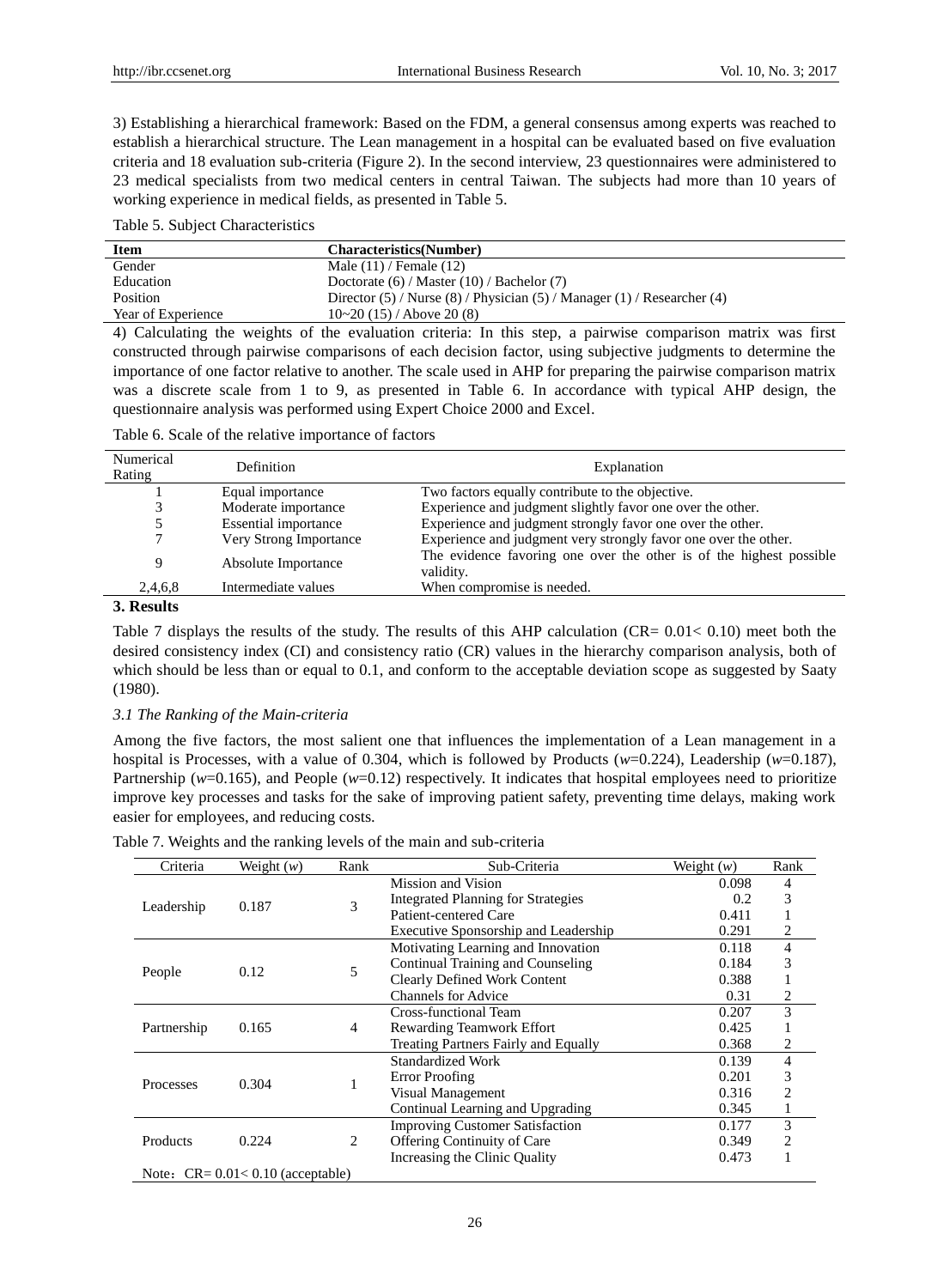#### *3.2 The ranking of the Sub-criteria*

In this study, there are 18 sub-criteria that are derived from the five main criteria. Table 7 displays the rank of each of the sub-criteria.

Among the four sub-criteria in Leadership, Patient-centered Care receives the highest value (*w*=0.411), followed by Executive Sponsorship and Leadership (*w*=0.291), Integrated Planning for Strategies (*w*=0.2), and Mission and Vision (*w*=0.098) respectively. Among the four sub-criteria in People, Clearly Defined Work Content ranks the highest in value (*w*=0.388), followed by Channels for Advice (*w*=0.31), Continual Training and Counseling (*w*=0.184), and Motivating Learning and Innovation (*w*=0.118) respectively. Among the three sub-criteria in Partnership, Rewarding Teamwork Effort receive the highest value (*w*=0.425), followed by Treating Partners Fairly and Equally (*w*=0.368) and Cross-functional Team (*w*=0.207) respectively.

Among the four sub-criteria in Processes, Continual Learning and Upgrading received the highest value (*w*=0.345), followed by Visual Management (*w*=0.316), Error Proofing (*w*=0.201), and Standardized Work (*w*=0.139) respectively. Among the three sub-criteria in Products, Increasing the Clinic Quality receives the highest value (*w*=0.473), followed by Offering Continuity of Care (*w*=0.349) and Improving Customer Satisfaction (*w*=0.177) respectively. These clearly points out what the priorities are and what should be taken into consideration first. For a hospital that adopts a Lean management, its core standards for an effective, efficient medical care should implement the concept of the patient-centered practice, which provides high-value healthcare system. Furthermore, as services increase, the types of work should be clearly defined, and professionalism should be valued if errors and delays in delivering services are to be avoided. The process of providing medical care services relies heavily on teamwork to improve medical quality, patient outcomes, and safety. Only through continuous improvement and learning, and constantly striving for quality, efficiency, patient safety, and the promotion of services, can a hospital sustain its competitiveness and profitability and provide quality services to the public.

# **4. Discussion**

## *4.1 The Ranking of the Main Five Factors*

According to the results, Processes is the most important factor, which clearly demonstrates that the key factors for implementing Lean management in hospitals require concentrating on process optimization. This finding contradicts the results found in the literature review, which indicate that Leadership plays a major role in adopting Lean management (Johnson & Mastro, 2012). This finding has led us to infer that as medical services are highly timely and unique, people tend to judge the product of medical care based on whether a patient can recover after being treated. A correct process leads to an accurate result. Innovative products and services are the outcomes of a revised process. Consequently, only through the analysis of the work process, problem finding and solving, and stability maintenance can efficacy be achieved. This clearly explains why Processes plays a key role in Lean management. As the medical care system involves the safety of the general public and the well-being of human beings, no room is left for negligence in its operation. Hence, quality and safety should be taken into account if a balance would like to be achieved in such a competitive healthcare industry.

Products come in second in this category. It indicates that to offer satisfactory services that meet the patient's expectation and to reduce the cost requires proper quality control and an efficient use of resources. Verena (2011) indicated that in hospitals, the importance of the service is clearly defined: patients expect the highest quality of medical treatment and therapies, and patient care is existential. As standards of living advance and people are more aware of their rights as consumers, patients are expecting more on how they are being served. Thus, the efficacy of services has become a factor that decides why a patient chooses a certain hospital.

The results of the study also revealed that Leadership and Partnership are nearly equal in value, while People rank last. This finding indicates that the influence of people is minimal in implementing Lean management, which may occur because healthcare professionals have received thorough training to cope with emergency events, and they have access to newer medical information. Therefore, people are not considered an important criterion.

#### *4.2 The Ranking of the Sub-criteria*

## 4.2.1 Leadership

Among the four sub-criteria, Patient-centered Care receives the highest value. As Frampton et al. (2008) noted, leadership engagement in any culture-change initiative toward patient-centered care is crucial. It clearly demonstrates that the concept of patient-centered care plays a key role. As a growing number of nations have promoted medical renovations and attention has been oriented toward quality, medical care focusing on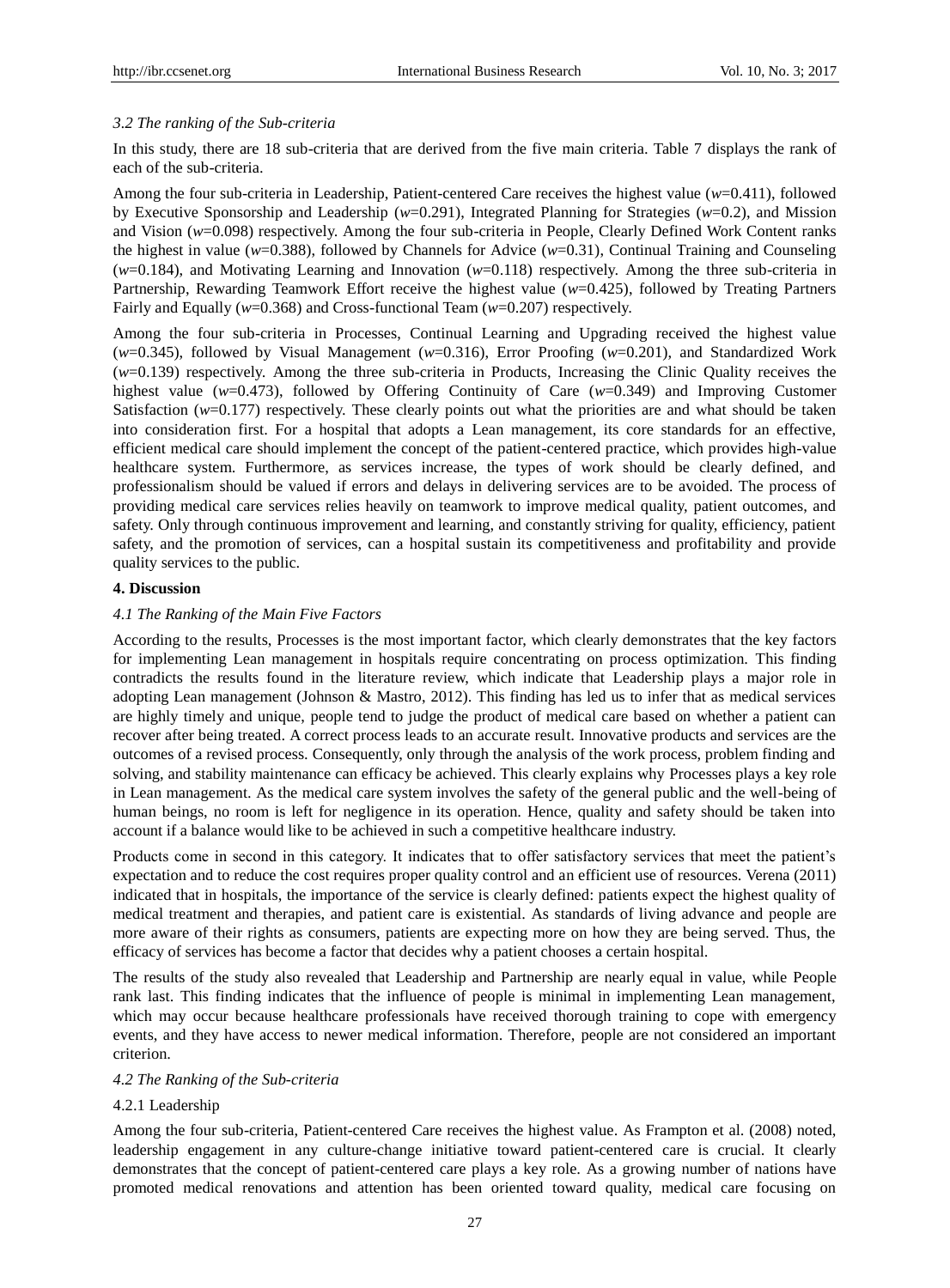patient-centered care has become a new model. Under this trend, the medical industry has also begun to reverse its thinking from targeting diseases, physicians, and hospitals to patient-centered care. This trend and the results of the study have verified what we have concluded in the literature review.

Executive Sponsorship and Leadership as well as Integrated Planning for Strategies are nearly equal in value, which indicates that they are important for the leadership category. The goals and direction of a Lean hospital should be planned as a whole. They are tools essential for building up a Lean culture and for disseminating it to the entire organization. Thus, the success of a hospital adopting Lean management relies heavily on the support from the administrators and the physicians. If the upper management is reluctant to get involved and help resolve conflicts and disputes among different departments, then it is rather difficult to successfully carry out Lean management.

Vision and Mission ranks last. Vision and Mission may be very important at the stage of establishing a new hospital; yet, it may become less important after it matures into a comprehensive hospital.

#### 4.2.2 People

Among the four sub-criteria, Clearly Defined Work Content and Channels for Advice are both nearly equal in value. The reasons behind this similarity might be due to the popularity of the national health insurance in Taiwan, the ever-increasing amount of medical services required, the prevalent chronic diseases, the aging population, the increasing severity of diseases, and the complexity of clinic care, which might have led to heavy workloads. Under these conditions, the so-called "sweat hospitals" might emerge. When distinctions do not exist between a professional clinic and a non-professional clinic, the role of medical care personnel cannot be developed to its fullest, which may easily lead to malpractice. As a result, a clear list of the duties needs to be urgently set up because it helps ensure that the personnel can follow and abide by it specifically and correctly.

In Taiwan, the top-down approach is the prevailing way of running a hospital; however, it is necessary for the higher-ups to take a more open attitude toward their employees. Only when their employees' opinions are valued can the morale of the employees be increased. As a result, the participation of the employees helps improve the quality, patient safety, and employee engagement.

Motivating Learning and Innovation is ranked relatively less important. For this, the hospitals should focus on standards of operation in medical events, and the employees need to accept education and training of medical skills at a fixed time.

## 4.2.3 Partnership

Among the three sub-criteria, Rewarding Teamwork Effort receives the highest value. In an increasingly competitive environment, teamwork has become a trend. The structure and organization of work for the team apparently has become an important mode of operation (Leigh & Maynard, 1998). For the medical industry, good teamwork is the foundation of successful medical treatment. However, the importance of teamwork in the practice of healthcare has received the least attention in medical staff education and training. According to the literature and the 2011 Taiwan patient safety reporting system statistics (Joint Commission of Taiwan, 2011), the most common causes of medical abnormal happenings are poor communication and team cooperation. This indicates that teamwork skills have a great impact on the safety of the patients (Yule et al., 2006).

In this category, Treating Partners Fairly and Equally received a value of 0.368, which indicates that it is also a significant factor. That is to say, the resources should be shared among the colleagues to foster cooperation and trust in order to generate equality and share responsibility if decision making is to be effective. The competitive advantage of an enterprise comes from the DNA of the enterprise. Whether it is within or outside the organization, no one can step out of the supply chain. As a result, if sustainable partnerships are to be established, then it is crucial to cultivate personnel who value teamwork as well as foster the development of employees and business partners, long-term close cooperation, mutual trust, and a win-win environment.

Forming a successful cross-functional team needs to have clear performance standards and expectations. Individuals need to know how well they are performing as a member of the cross-functional team and that evaluation should be separate from the functional department evaluation. In these situations, the team members have two distinct roles, and maintaining a clear distinction is helpful, particularly when the team's decisions require compromise and resources from a functional department. This helps explain why the rewarding teamwork effort is a very important factor.

#### 4.2.4 Processes

Among the four sub-criteria, Continual Learning and Upgrading as well as Visual Management received values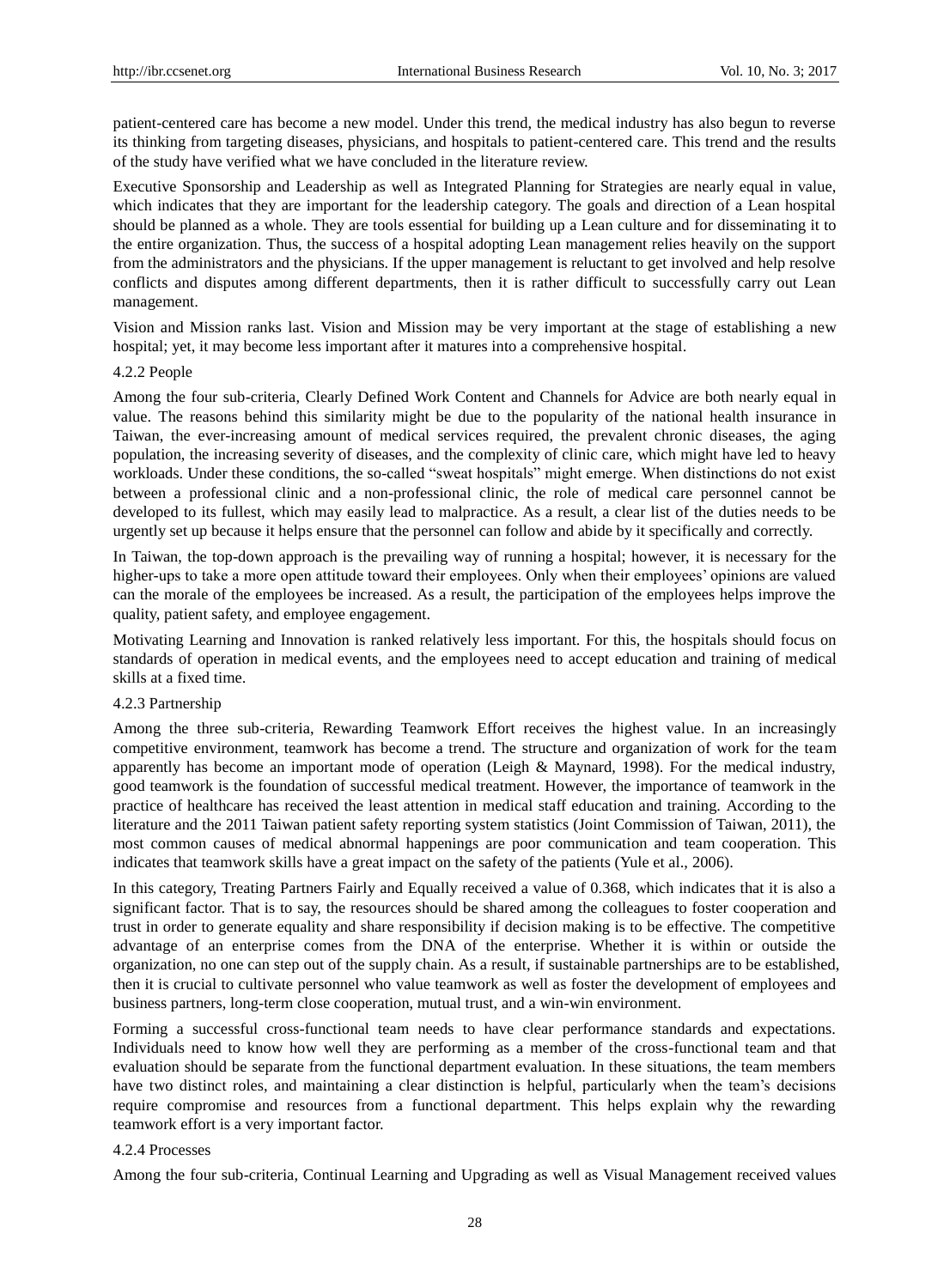that are nearly equal. With the construction of an internal improvement platform, all employees are encouraged to participate in a learning society that targets innovations, continuous learning, and creativity, only through which will the operation be cost-effective, high in quality, and full of perspectives. Healthcare is a complex process, which makes process management complex; consequently, what a hospital leader has to carry out is to create work surroundings that will significantly reduce errors and damage.

Designing and using a control process that is clear and easy to see can enable the employees to detect what the problems and anomalies are and what is being wasted. This process is to expose the problems for quick and timely solutions. For that reason, visual management is indispensable. The healthcare industry is tremendously devoted to the issues of quality improvement and patient safety. Based on this trend, it is inevitable for hospitals to establish and improve their operating structures and mechanisms using comprehensive standardization, and apply them in daily clinical services. Therefore, compared with the other sub-criteria in the Processes category, the influence of standardized work tends to be lower.

#### 4.2.5 Products

Among the three sub-criteria, Increasing the Clinic Quality receives the highest value. The Institute of Medicine (IOM) committee (2001) defines "quality of care" as "the degree to which health services for individuals and populations increase the likelihood of desired health outcomes and are consistent with current professional knowledge." As the level of knowledge and the standard of living of the people in Taiwan have tremendously advanced, they are increasingly demanding high-quality medical care. Consequently, enhancing the quality of care and achieving better clinical outcomes have become the long-term direction of medical institutions.

In this study, Improving Customer Satisfaction received the lowest value (*w*=0.177). Why was it the least valued? It is quite probable that if the quality of health care is improved, then the customers will express their satisfaction as well. Continuously improving the service quality thereby enhances customer satisfaction (Punnakitikashem et al., 2012).

## *4.3 Suggestions*

Healthcare services in Taiwan have undergone many fundamental changes since the inception of the National Health Insurance. Healthcare providers are now facing the ever-rising demands for quality healthcare services and limited reimbursement from the National Health Insurance. How to maintain the healthcare quality and run a hospital cost effectively have become the crucial issues that hospital managers need to address. Under this pressure, the only way to survive is to create a promising strategy. There has been extensive evidence in the literature that Lean management has been instrumental in increasing the healthcare system's capacity without any extra cost.

It takes great resources and effort to implement Lean management in hospitals. As a result, it is not practical to adopt the policy on a one-time basis. Therefore, the managers should identify this link and make their resource distribution decisions accordingly. Though the Toyota Lean production system has been used in the healthcare industry, very few successful cases actually exist. For this reason, the priorities should be clearly listed if success is to be expected.

This study provides as follows the managerial implications for hospitals' senior managers:

- 1) The success of Lean requires many factors: shaping continuous improvement, pursuing perfection, involving the entire organizational culture, and strengthening teamwork and the mutual trust among team members.
- 2) Creating a patient-centered environment: The patient comes first in all activities and decisions. This idea is the central tenet of Lean practice in hospitals. It puts the patients' expectations at the center of the procedures. All errors and treatment delays must be prevented.
- 3) Breaking down departmental silos: This is to create collaborative relationships for all partners and stakeholders by being able to cooperate across value streams instead of optimizing their own area.
- 4) Be more flexible in responding to customers' needs: When facing fundamental changes, hospitals should conduct a full review to eliminate disparities and an inflexible managing system. Lean cannot be done everywhere quickly; instead, it should start with a model that will help demonstrate the potential of Lean and set an example for others to follow.

To improve their skills and knowledge for implementing Lean management, hospital leaders could use the results of this study. The framework developed in this study could potentially lend itself to many practical applications. This study focuses mainly on domestic medical centers in Taiwan. Other types of hospitals could be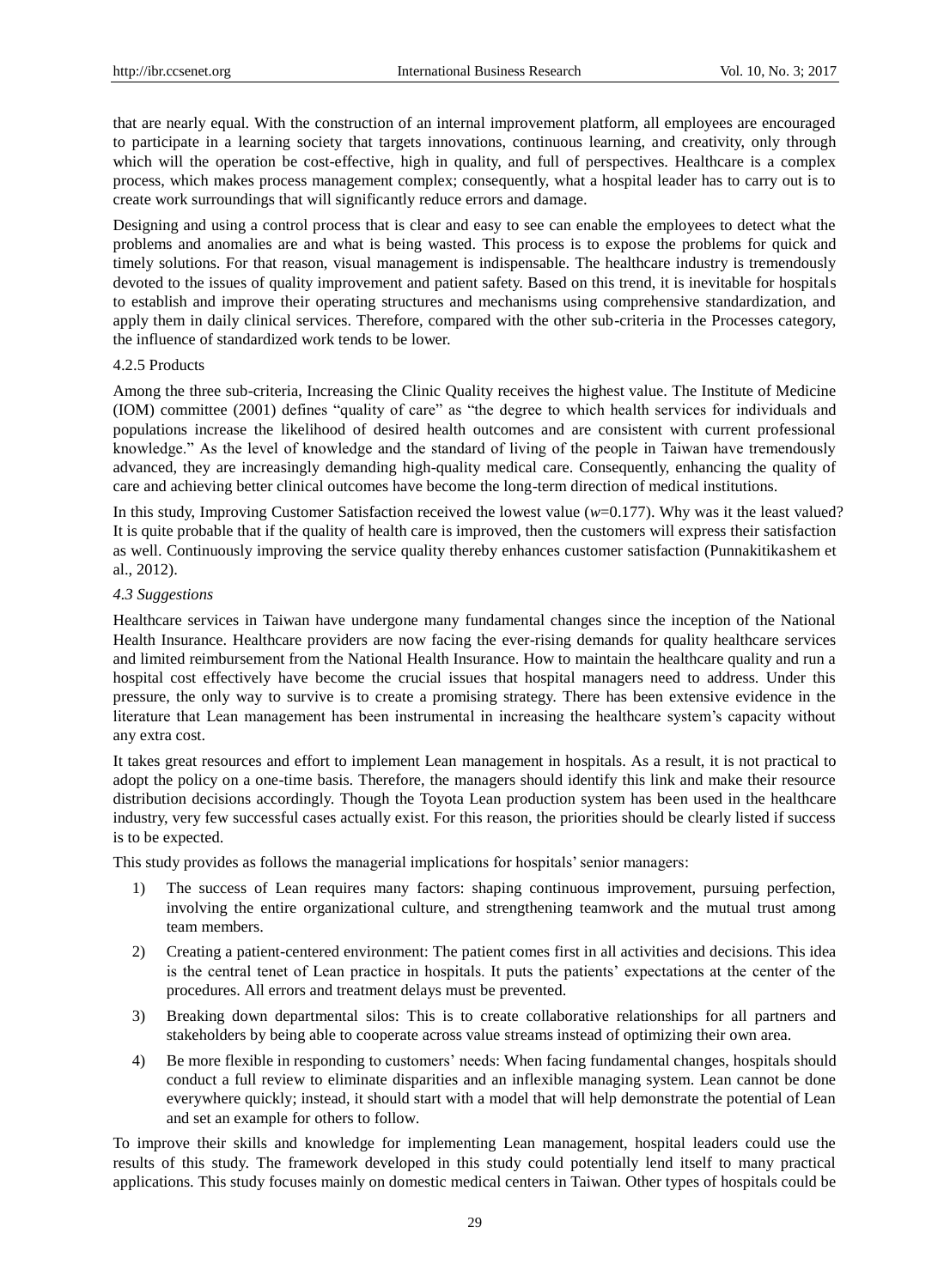investigated in future work. A combination of other research methods (such as fuzzy) with AHP could potentially improve the experimental results. For instance, AHP data analysis using fuzzy analytics could make the experimental results closer to human decision-making (Chan & Kumar, 2007).

## **References**

- Adjekukor, J. A., Aronu, C. O., & Ogbogbo, G. O. (2015). Evaluation of Team Composition Activities Amongst Health Workers in Nigeria Using Logistic Regression Analysis. *Open Science Journal of Statistics & Application*, *3*(6), 42-51.
- Aguilar-Escobara,V. G., Bourqueb, S., & Godino-Gallegoc, N. (2015). Hospital kanban system implementation: Evaluating satisfaction of nursing personnel. *Investigaciones Europeas de Dirección y Economía de la Empresa*, *21*(3), 101-110. http://dx.doi.org/ 10.1016/j.iedee.2014.12.001
- Chan, F. T., & Kumar, N. (2007). Global supplier development considering risk factors using fuzzy extended AHP-based approach. *Omega*, *35*(4), 417-431. http://dx.doi.org/10.1016/j.omega.2005.08.004
- Cliff, B. (2012). Patient-Centered Care: The Role of Healthcare Leadership. *Journal of Healthcare Management*, *57*(6), 381-383.
- Crema, M., & Verbano, C. (2013). Guidelines for overcoming hospital managerial challenges: A systematic literature review. *Therapeutics & Clinical Risk Management, 9,* 427-441. http://dx.doi.org/10.2147/TCRM.S54178
- D'Andreamatteo, A., Ianni, L., Lega, F., & Sargiacomo, M. (2015). Lean in healthcare: A comprehensive review. *Health Policy*, *119*(9), 1197-1209. http://dx.doi.org/10.1016/j.healthpol.2015.02.002
- Dahlgaard-Park, S. M., & Dahlgaard, J. J. (2010). Organizational learnability and Innovability: A system for assessing, diagnosing and Improving Innovations. *International Journal of Quality and Service Sciences*, *2*(2), 153-174. http://dx.doi.org/10.1108/17566691011057339
- Dombrowskia, U., & Mielke, T. (2013). Lean Leadership fundamental principles and their application Systems. *Procedia CIRP*, *7*, 569-574. http://dx.doi.org/10.1016/j.procir.2013.06.034
- Frampton, S., Guastello, S., Brady, C., Hale, M., Horowitz, S., & Smith, S. B. (2008). Patient-Centered Care Improvement Guide. Retrieved from http://patient-centeredcare.org
- Graban, M. (2016). *Lean hospitals: improving quality, patient safety, and employee engagement*, CRC Press, New York, NY.
- Gulliford, M., Naithani, S., & Morgan, M. (2006). What is 'continuity of care'? *Journal of Health Service Research Policy*, *11*(4), 248-250. http://dx.doi.org/10.1258/135581906778476490
- Hill, C. W., & Jones, G. R. (2012). *Essentials of Strategic Management*, CENGAGE Learning, Boston, MA.
- Hsu, Y. L., Lee, C. H., & Kreng, V. B. (2010). The application of Fuzzy Delphi Method and Fuzzy AHP in lubricant regenerative technology selection. *Expert Systems with Applications*, *37*(1), 419-425. http://dx.doi.org/10.1016/j.eswa.2009.05.068
- Hudson, M., Smart, A., & Bourne, M. (2001). Theory & practice in SME performance measurement systems. *International Journal of Operations & Production Management*, *21*(8), 1096-1115. http://dx.doi.org/10.1108/EUM0000000005587
- Institute of Medicine. (2001). *Crossing the Quality Chasm: A New Health System for the 21st Century.* Washington, DC: National Academy Press.
- Ishikawa, A., Amagasa, M., Shiga, T., Tomizawa, G., Tatsuta, R., & Mieno, H. (1993). The max-min Delphi method and fuzzy Delphi method via fuzzy integration. *Fuzzy Sets & Systems*, *55*(3), 241-253. http://dx.doi.org/10.1016/0165-0114(93)90251-C
- Johnson, J., Smith, A., & Mastro, A. (2012). From Toyota to the Bedside: Nurses Can Lead the Lean Way in Health Care Reform. *Nursing Administration Quarterly*, *36*(3), 234-242. http://dx.doi.org/10.1097/NAQ.0b013e318258c3d5
- Joint Commission of Taiwan. (2011). *Patient Safety*. Retrieved from http://www.jct.org.tw/FrontStage/patient\_safety\_en.html
- Jylhä, T., & Junnila, S. (2014). Partnership practices and their impact on value creation reflections from lean management", *International Journal of Strategic Property Management, 18*(1), 56-65. http://dx.doi.org/10.3846/1648715X.2013.863813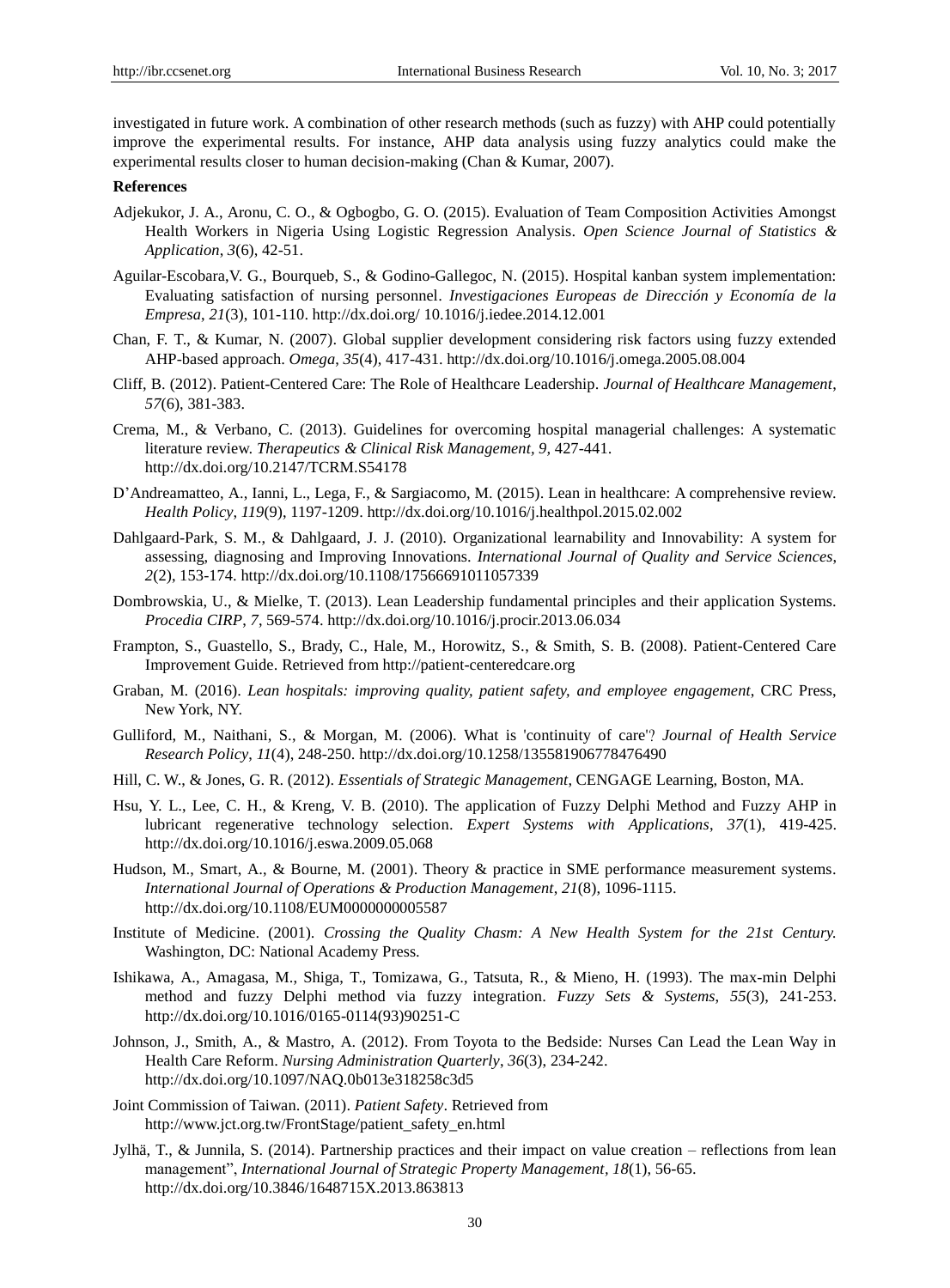Kaplan, R. S., & Norton, D. P. (2005). Harvard Business Review: The balanced scorecard: Measures that drive performance. Retrieved from

https://hbr.org/2005/07/the-balanced-scorecard-measures-that-drive-performance

- Khalifa, A. S. (2012). Mission, purpose, & ambitions: redefining the mission statement. *Journal of Strategy and Management*, *5*(3), 236-251. http://dx.doi.org/10.1108/17554251211247553
- Koota, P., & Takala, J. (1998). Developing a performance measurement system for world-class distribution logistics by using activity-based costing and management. Case: Basic metal industries. *International Journal of Technology Management*, *16*(1), 267-280. http://dx.doi.org/10.1504/IJTM.1998.002653
- Kuo, Y. F., & Chen, P. C. (2008). Constructing performance appraisal indicators for mobility of the service industries using Fuzzy Delphi Method. *Expert Systems with Applications*, *35*(4), 1930-1939. http://dx.doi.org/10.1016/j.eswa.2007.08.068
- Langabeer, J. R., DelliFraine, J. L., Heineke, J., & Abbass, I. (2009). Implementation of Lean and Six Sigma quality initiatives in hospitals: A goal theoretic perspective. *Operations Management Research*, *2*(1), 13-27. http://dx.doi.org/10.1007/s12063-009-0021-7
- Leigh, A., & Maynard, M. (1998). *Leading Your Team*:*How to Involve and Inspire Teams*. Nicholas Berkley Publishing, London, UK.
- Linderman, K., Schroeder, R., Zaheer, S., & Choo, A. (2003). Six Sigma: a goal-theoretic perspective. *Journal of Operations Management*, *21*(2), 193-203. http://dx.doi.org/10.1016/S0272-6963(02)00087-6
- Locke, E. A. (1970). Job satisfaction and job performance: a theoretical analysis. *Organizational Behavior and Human Performance*, *5*(5), 484-500. http://dx.doi.org/10.1016/0030-5073(70)90036-X
- Lu, J. F., & Hsiao, W. C. (2003). Does Universal Health Insurance Make Health Care Unaffordable? Lessons From Taiwan. *Health Affairs*, *22*(3), 77-88. http://dx.doi.org/ 10.1377/hlthaff.22.3.77
- Lyle, E. R. (2012). Learning Organisation [AL] Learning. *International Journal of Business and Social Science*, *3*(6), 217-221.
- Marx, T. G. (2015). The impact of business strategy on leadership. *Journal of Strategy and Management*, *8*(2), 110-126. http://dx.doi.org/ 10.1108/JSMA-06-2014-0042
- Mostafa, S., Dumrak, J., & Soltan, H. (2013). A framework for lean manufacturing implementation. *Production & Manufacturing Research, 1*(1), 44-64. http://dx.doi.org/10.1080/21693277.2013.862159
- Noori, B. (2015). The critical success factors for successful lean implementation in hospitals. *International Journal of Productivity & Quality Management*, *15*(1), 108-126. http://dx.doi.org/10.1504/IJPQM.2015.065987
- Papadopoulos, T., Radnor, Z., & Merali, Y. (2011). The role of actor associations in understanding the implementation of lean thinking in healthcare. *International Journal of Operations and Production Management*, *31*(2), 167-191. http://dx.doi.org/10.1108/01443571111104755
- Parast, M. M. (2010). The effect of Six Sigma projects on innovation & firm performance. *International Journal of Project Management*, *29*, 45-55. http://dx.doi.org/10.1016/j.ijproman.2010.01.006
- Park, C., Occena, L. G., Goodwin, C., & Payne, A. (1998). Analysis of performance measures-A veteran's home case study. *Journal of Nursing Administration*, *28*(12), 28-35. http://dx.doi.org/10.1097/00005110-199812000-00011
- Poksinska, B. (2010). The current state of lean implementation in health care: literature review. *Quality Management in Healthcare*, *19*, 319-329. http://dx.doi.org/10.1097/QMH.0b013e3181fa07bb
- Punnakitikashem, P., Buavaraporn, P., Maluesri, P., & Leelartapin, K. (2012). *Health Care Service Quality: Case Example of a Hospital with Lean Implementation*, paper presented at the POMS 23 rd Annual Conference; 2012 April 20-23; Chicago, Illinois, U.S.A. Retrieved from
- http://www.pomsmeetings.org/confproceedings/025/FullPapers/FullPaper\_files/025-1232.pdf
- Saaty, T. L. (1980). *The Analytic Hierarchy Process*, McGraw-Hill, New York, NY.
- Sayer, N. J., & Williams, B. (2012). *Lean for Dummies*. John Wiley & Sones, Hoboken, NJ.
- Su, Y., Soar, J., Shen, N., & Al-Hakim, L. (2014). Adapted Lean Thinking for Healthcare Services: An Empirical Study in the Traditional Chinese Hospital. In Wickramasinghe, N., Al-Hakim, L., Gonzalez, C and Tan, J. (Eds.), Lean Thinking for Healthcare, Springer, New York, NY, 115-142.